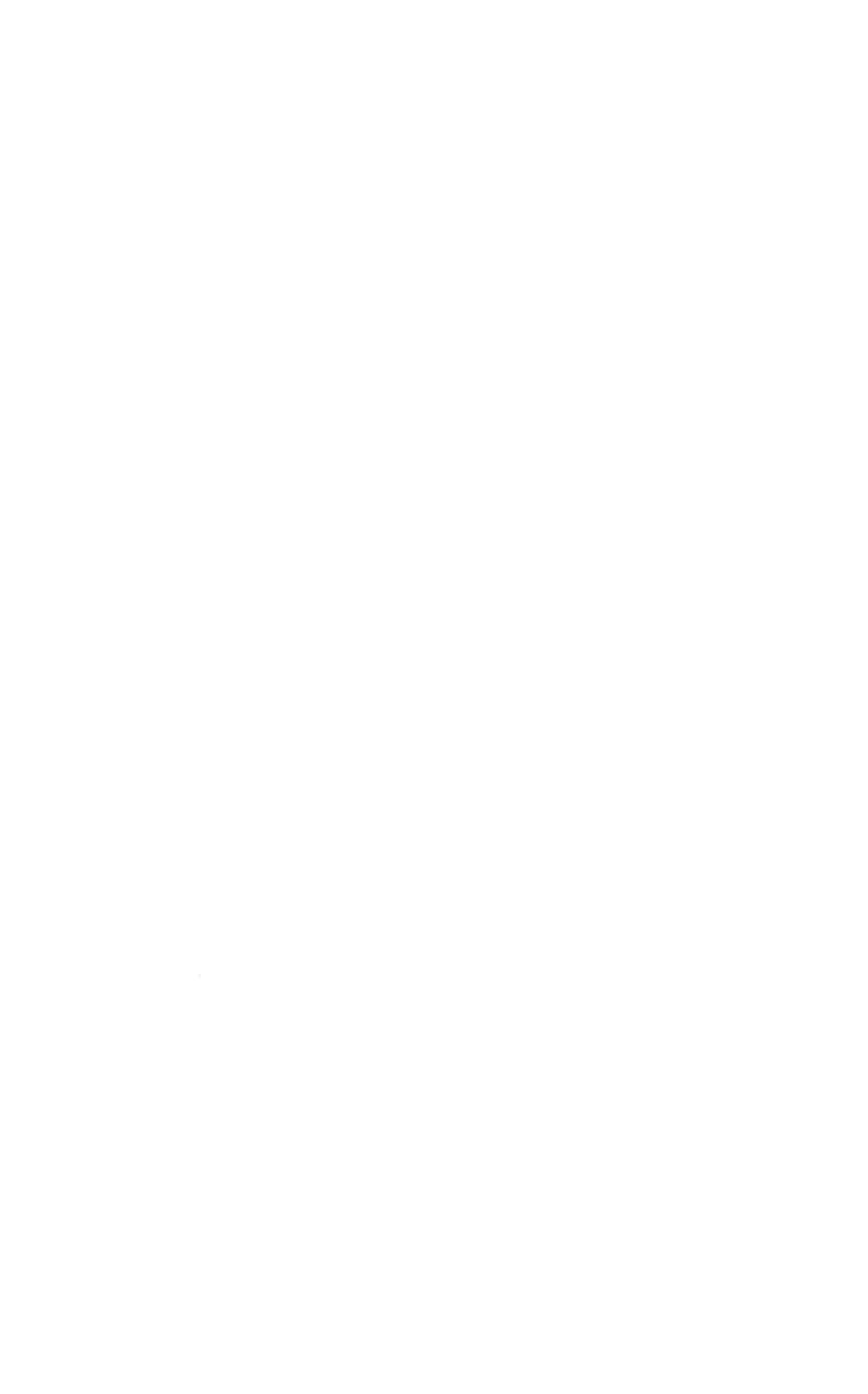## STATE BOARD OF EDUCATION.

# PROCEEDINGS OF REGULAR MEETING,

#### DECEMBER 17TH AND **18TH,** 1867.

NORMAL UNIVERSITY. NORMAL, ILLINOIS, DECEMBER 17TH, 1867.

THE BOARD OF EDUCATION OF THE STATE OF ILLINOIS CONVened, in regular session, at their rooms in the University Building, in the Village of Normal, McLean county, on Tuesday, December 17, 1867, at 10 o'clock A.M.

PRESENT: - Messrs. S. W. Moulton, Calvin Goudy, Wm. H. Green, B. G. Roots, Jesse W. Fell, and Newton Bateman- 6.

ABSENT:- Messrs. W. M. Hatch, W. H. Wells, John H. Foster, W. L. Mayo, C. P. Taggart, Jesse H. Moore, T. R. Leal, Henry Wing, E. C.  $Dupuy-9.$ 

A quorum being present, the President, Hon. S. W. Moulton, took the chair and called the Board to order.

On motion, the reading of the minutes of the last regular meeting was dispensed with.

President Edwards, by request, then read his regular semi-annual report, as follows:

#### *To the Honorable Board of Education of the State of Illinois.*

GENTLEMEN: The number of students for the term just closing has been greater than for any term before. In the Normal Department there have been 313 students. an excess of 73 over the attendance of any previous term. In the entire institution there have been 831, an excess of 239 over any past figures. The graduating class consists of 20, an excess of 5 over that of any previous year. The High School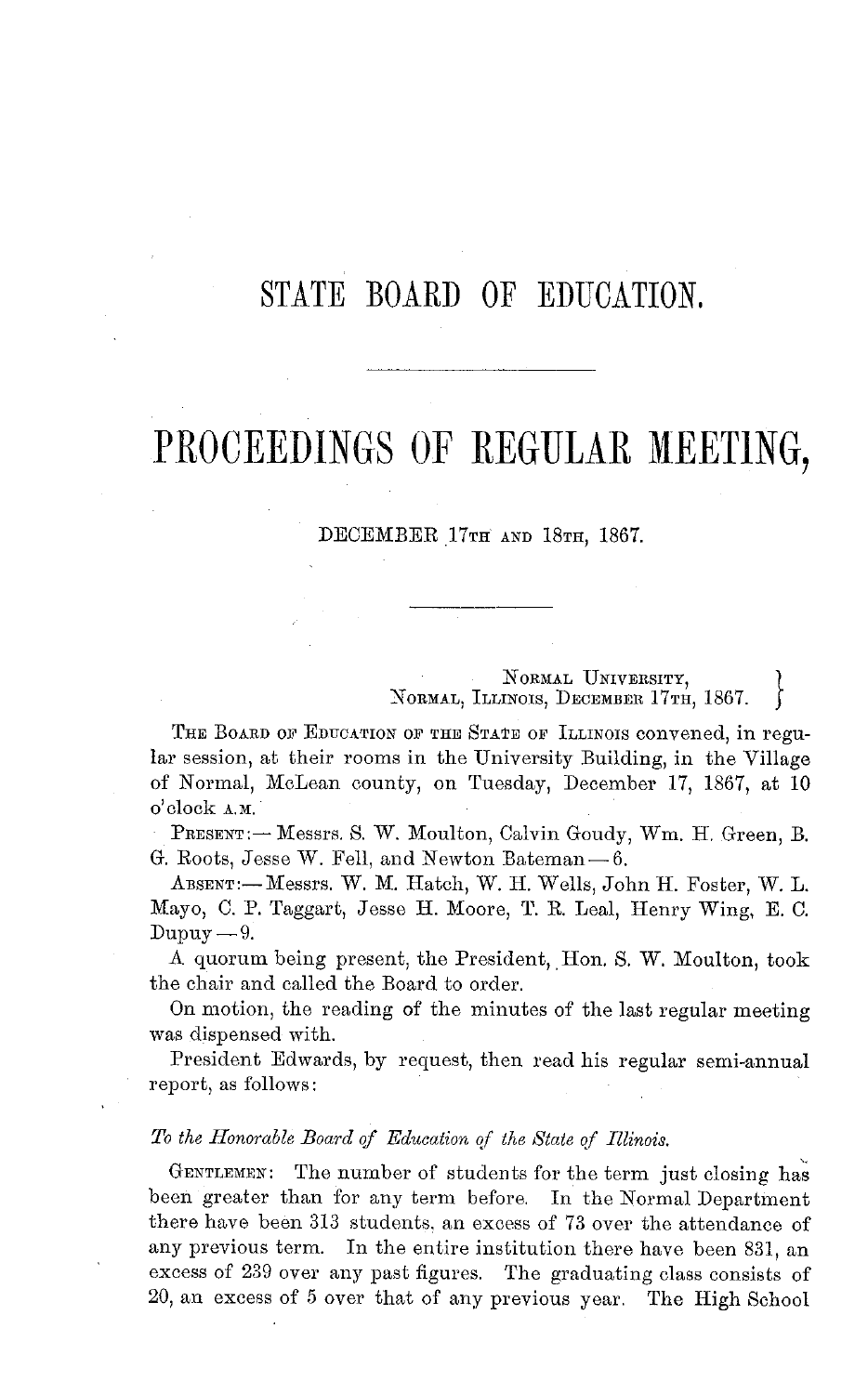has had 86 pupils, which is a large increase. The Grammar School has numbered 180, many of whom are young men and women, and not a few are teachers, or preparing to become so. The Intermediate and Primary have also increased in numbers, and the latter is crowded far beyond its proper maximum. The following table exhibits the numbers for the term in each grade of the institution:

The attendance in the Normal Department for the last six years has been as follows:

There is a great and constantly-increasing demand for the services of our pupils. It is far in excess of our ability to supply. Many important situations have been filled this year by our graduates and other pupils. The number of testimonials to the usefulness of the institution, published in the Sixth Biennial Report of the State Superintendent, might be largely increased, if inquiries should be sent out now.

#### MODEL SCHOOL.

The Model School was established in order to furnish young people preparing to be teachers with the opportunity of witnessing the actual use of the best methods of instruction and management; and also of putting in practice, by actual teaching, the principles they learn in their Normal course. It is therefore a school of observation and practice. Its utility as a means of perfecting the teachers sent forth from the Normal is apparent to the most casual observer. We could not do without it in our preparation of teachers, except at an immense sacrifice of efficiency.

It is divided into four grades: the High, Grammar, Intermediate and Primary schools. Each of these is under the direct charge of an efficient and accomplished Principal, who is assisted in part by permanent teachers, and in part by pupils from the Normal School.

The law requires that this department should be self-sustaining.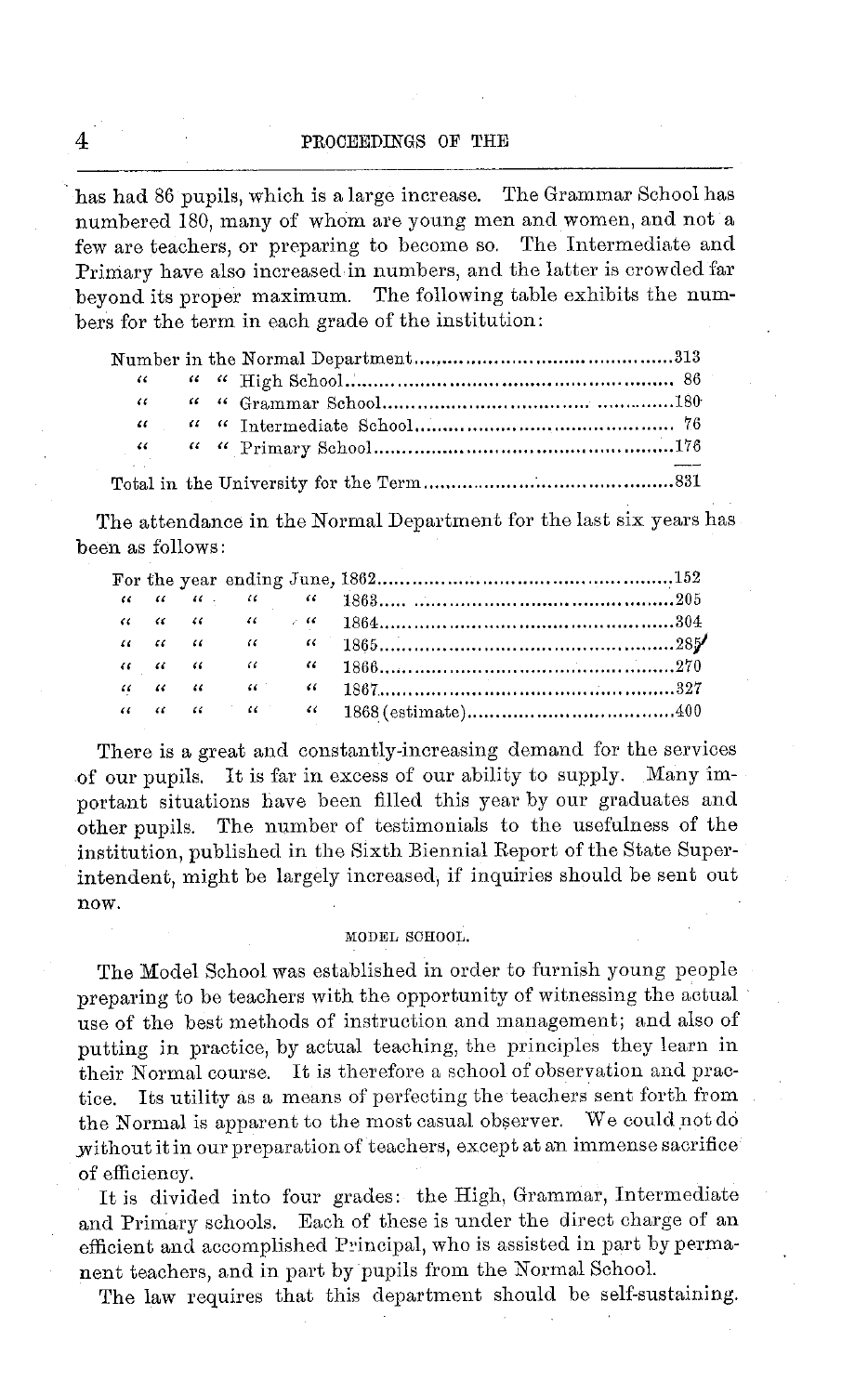#### BOARD OF EDUCATION. 5

No part of the State Fund can be used for its support. As a matter of fact, it does much more than to pay for itself. If it were discontinued, the Normal School could not be sustained, in its present status, by the State appropriation. The State Fund yields \$12,445.99 per annum. The present salaries of the Normal Professors amount to \$9,900. This leaves a balance of only \$2,545.99, for janitor's fees, heating, stationery, personal expenses of members of the Board, and other contingencies. Of these, the heating alone costs \$2,300 per annum. The amount thus left for other purposes is entirely insufficient. It falls short of the necessities by \$3,485.07, for the year closing in June last. This deficiency has been made up from the proceeds of the Model School.

The total income from the Model School last year was about \$5,000. But there was a balance lying over from the year before of \$2,649.72. With this we were able, very nearly, to hold our own. This year, taking the present attendance as a basis of calculation, it will be about as follows.

But some of these salaries ought to be at once increased.

#### NEW FURNITURE.

The great increase in the number of students has made it necessary to purchase additional furniture. This has been done under the direction of Messrs. Hatch and Fell, resident members of the Committee on Buildings and Grounds. The bills for the same, amounting, with certain books purchased for the use of the institution, to \$259.50, are presented for payment.

#### STATE TEACHERS' INSTITUTE.

The Teachers' Institute held at the University during the late long vacation numbers upon its catalogue 255 names. The teaching was done almost entirely by the members of the Normal Faculty. The character of the main body of the members was high,-many of them being principals of high schools. Several County Superintendents were also in attendance as regular working members. So much interest was taken in the work of the Institute, that it was voted to publish the exercises in full, in book form; and some \$500 was subscribed to defray the expense of printing. The volume is now daily looked for.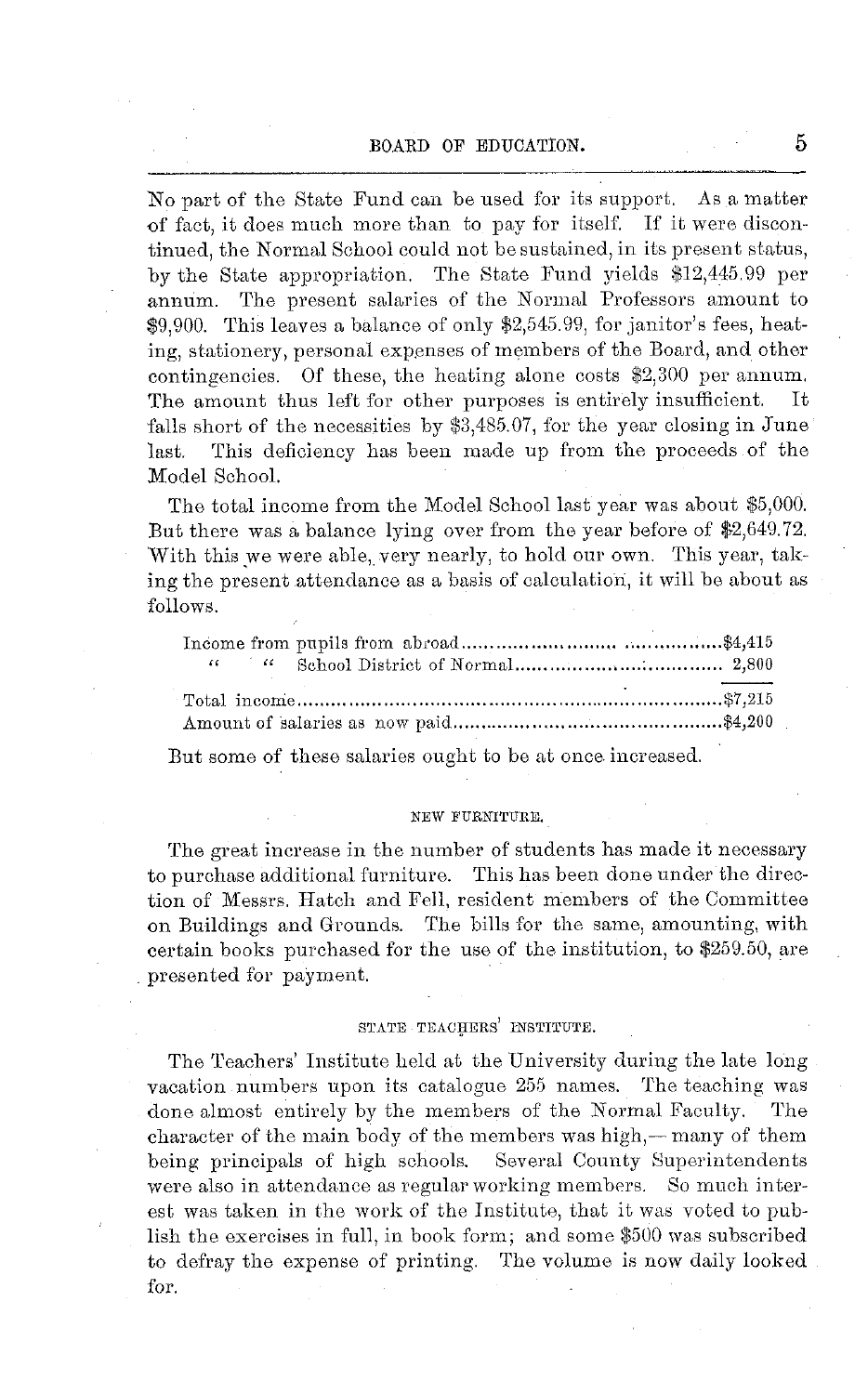#### COUNTY INSTITUTES.

In addition to the work done at the State Institute, the undersigned has, since August 29th last, attended sixteen county institutes and educational meetings, delivering lectures or conducting drill exercises,--generally both. Other members of the Faculty have done much of similar service, amounting in the aggregate to an attendance upon fourteen institutes, and doing, at most of them, the principal part of the work. Many invitations we are compelled to decline for want of time.

#### BOARD FOR STUDENTS.

Our necessities in respect to board for students are as pressing as ever. This continues to be our greatest drawback. With proper boarding accommodations, furnished at reasonable rates, we could undoubtedly double the efficiency of the institution. I respectfully refer to my reports of June, 1867, and of December, 1866, for a fuller discussion of this subject; also to the Sixth Biennial Report of the State Superintendent of Instruction. Recent facts, some of them furnished in correspondence by eminent educationists, confirm the views set forth in those reports.

#### **THE** MUSEUM.

The Museum is in a fair way to be greatly improved and enlarged. Prof. Powell has returned from his trip to the Rocky Mountains, and has entered vigorously upon his work in the Museum. In his exploration of the country and in his collection of specimens, he was successful beyond his expectations. In the prosecution of this enteprise Professor Powell has exhibited indomitable energy and rare skill. The money appropriated by the legislature for this object has been most judiciously expended. It has been efficiently used in the cause of science and education. For details you are respectfully referred to his report, herewith presented.

#### MEMORIAL OF PROFESSORS.

I take the liberty of heartily commending to your consideration the accompanying memorial, and of suggesting the following additional points.

The amount now annually appropriated to the University is not materially greater than it was when the number of students in the Normal Department was less than one-third of what it now is. With the increase of students has come great addition to the labors of every member of the Faculty, and an increase of compensation would be but reasonable. In stead of this, however, the compensation, when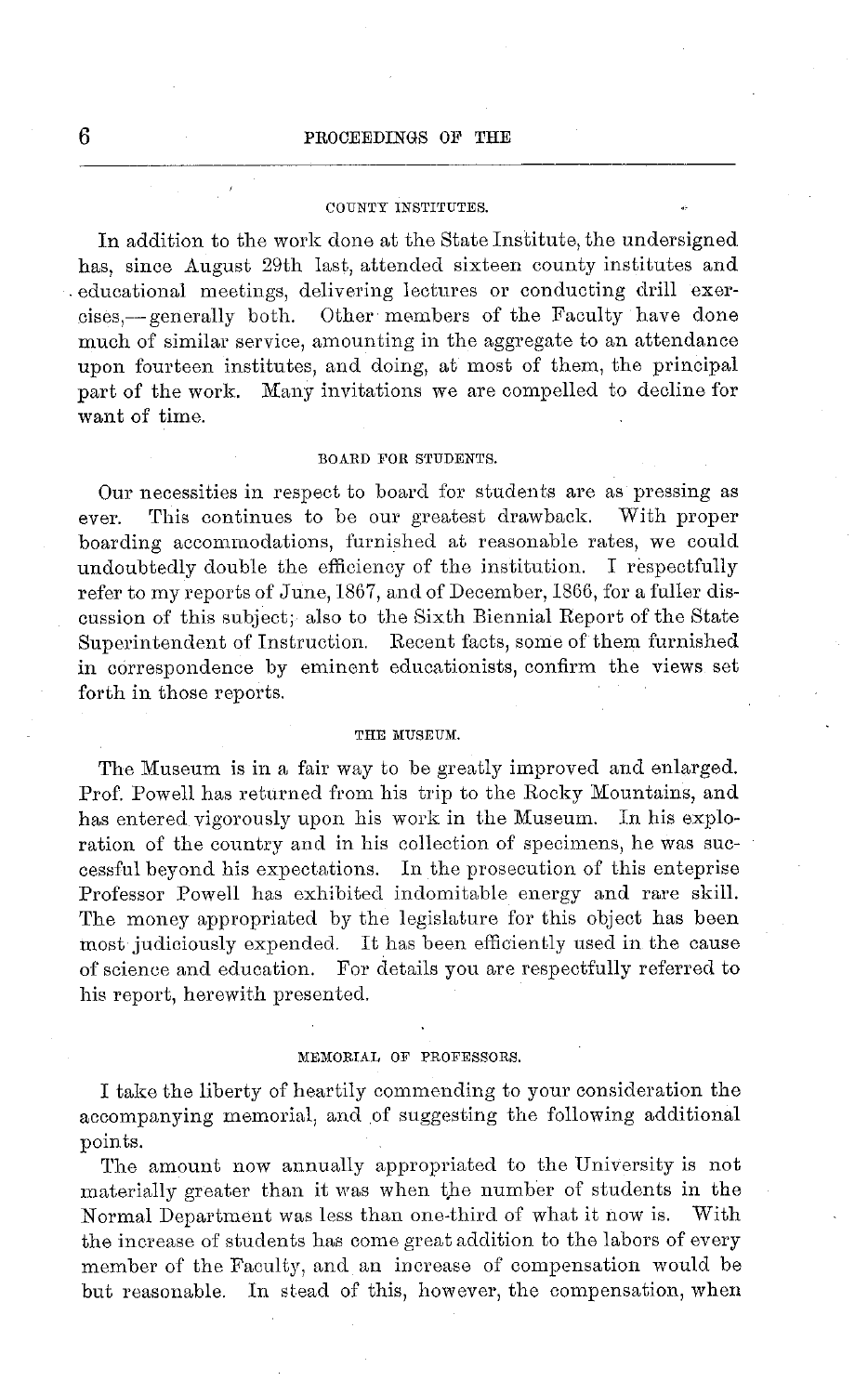measured by what money will buy, has actually diminished nearly one-half.

Appended is a list of places, in Illinois and elsewhere, which pay larger salaries than are paid here, and where the services required are certainly no more valuable and important than those required here. The list comprises only such places as readily occur to my mind. It might be easily and greatly enlarged.

|               |            |                                       |            |                       |            |          | Alton, Principal of High School and Superintendent \$2,000     |  |
|---------------|------------|---------------------------------------|------------|-----------------------|------------|----------|----------------------------------------------------------------|--|
| Cairo.        | $\epsilon$ | $\epsilon\epsilon = \epsilon\epsilon$ |            | $\epsilon$ $\epsilon$ | $\epsilon$ | $\alpha$ |                                                                |  |
|               |            |                                       |            |                       |            |          | Chicago, Professor in Normal Department of High School 2,200   |  |
| "             |            |                                       |            |                       |            |          |                                                                |  |
| 46            |            |                                       |            |                       |            |          |                                                                |  |
|               |            |                                       |            |                       |            |          |                                                                |  |
|               |            |                                       |            |                       |            |          | Charleston, Ill., Principal and Superintendent 1,600           |  |
|               |            |                                       |            |                       |            |          | Aurora, Principal of High School and Superintendent 1,800      |  |
| Peru.         | "          | $\epsilon$                            | $\sqrt{6}$ | "                     | $\epsilon$ | 46       |                                                                |  |
| Springfield," |            | $\epsilon$                            | $\sqrt{6}$ | $\epsilon$            | "          | "        | 1,800                                                          |  |
| Princeton, "  |            | $\epsilon$                            | $\epsilon$ | "                     | $\epsilon$ | "        | 1,800                                                          |  |
|               |            |                                       |            |                       |            |          | Missouri, Professor Normal Department, State University  2,200 |  |

The following facts are added, as tending to throw additional light on the subject of the general range of salaries:

|                       |            |            | Superintendent of Schools, Cleveland, Ohio  4,000                                                                                                                                                                                                                                                                                |  |
|-----------------------|------------|------------|----------------------------------------------------------------------------------------------------------------------------------------------------------------------------------------------------------------------------------------------------------------------------------------------------------------------------------|--|
|                       | $\epsilon$ | $\epsilon$ |                                                                                                                                                                                                                                                                                                                                  |  |
|                       |            |            |                                                                                                                                                                                                                                                                                                                                  |  |
|                       |            |            | Normal School, St. Louis, Lady Principal 2,000                                                                                                                                                                                                                                                                                   |  |
|                       |            |            |                                                                                                                                                                                                                                                                                                                                  |  |
|                       |            |            | Illinois Normal Graduates, beginners, best young men 1,200                                                                                                                                                                                                                                                                       |  |
| $\alpha$ and $\alpha$ |            |            | $\alpha$ and $\alpha$ and $\alpha$ and $\alpha$ and $\alpha$ and $\alpha$ and $\alpha$ and $\alpha$ and $\alpha$ and $\alpha$ and $\alpha$ and $\alpha$ and $\alpha$ and $\alpha$ and $\alpha$ and $\alpha$ and $\alpha$ and $\alpha$ and $\alpha$ and $\alpha$ and $\alpha$ and $\alpha$ and $\alpha$ and $\alpha$ and $\alpha$ |  |

All of which is respectfully submitted.

RICHARD EDWARDS, DECEMBER, 17, 1867. President State Normal University.

Judge Green offered the following resolution, which was adopted:

*Resolved,* That the existing connection between the District School of the Village of Normal, and the Model School of the Normal University, be terminated after the close of the present scholastic year.

The Secretary then, by request, read his report relative to the claim of the Normal University to the whole of the interest on the College and Seminary Funds, and also in relation to the collecting and binding of the Proceedings of the Board, from its organization to the present time. The report was received, approved, and ordered to be placed on file; whereupon,

On the motion of Mr. Fell, it was

*Resolved*, That the Secretary, as recommended in his report, be authorized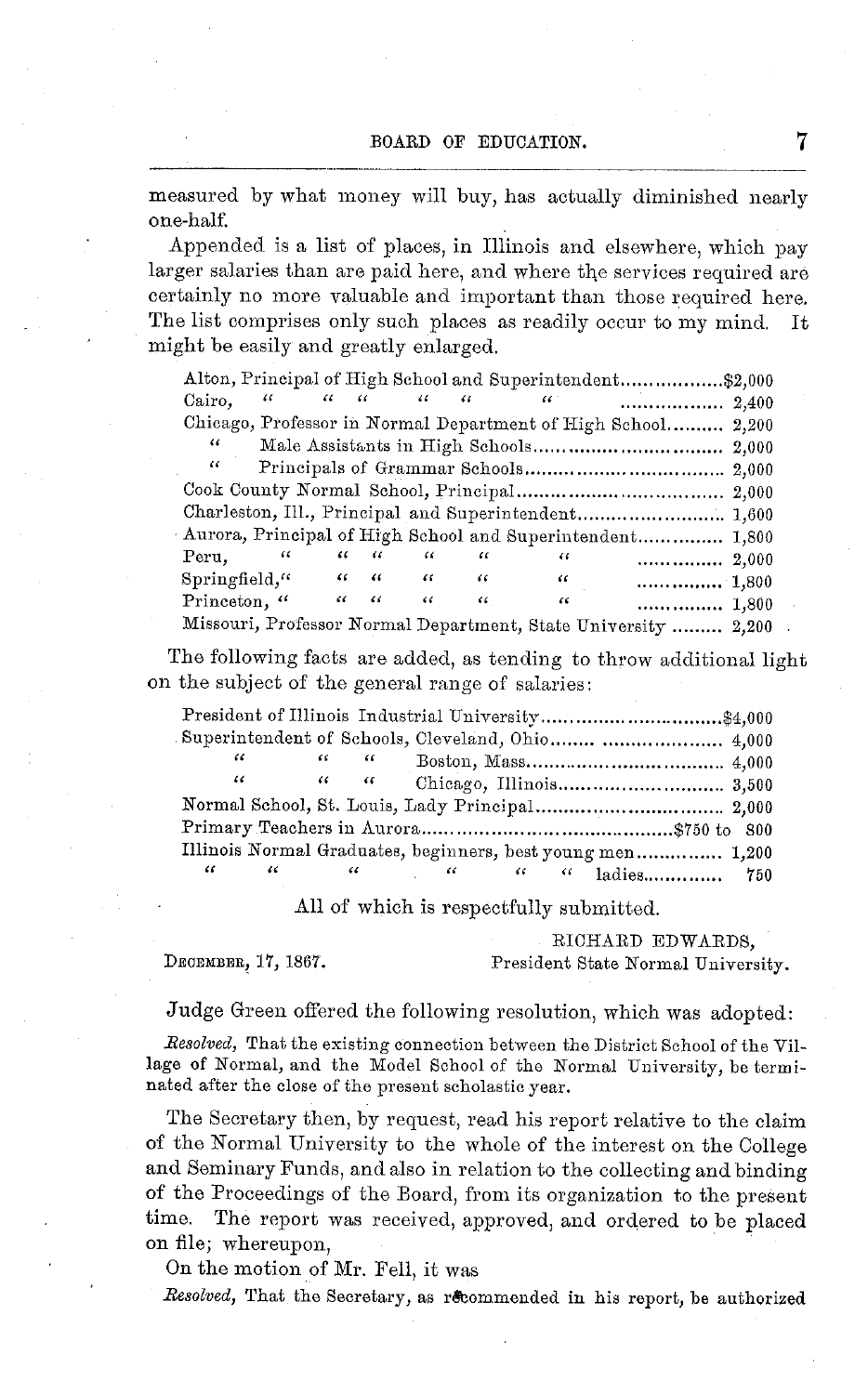and instructed to cause the reprint of a sufficient number of the missing Proceedings to make up eight more complete sets, and that he cause said additional number of sets to be bound, uniform with those already delivered, and laid before the Board at its next regular meeting.

It was also

*Ordered,* That all bound volumes of Proceedings be held as the property of the Board, and that each member receiving a copy of the same be required, upon his retirement from the Board, to deliver his copy to his successor, or to the President or Secretary.

On motion of Dr. Goudy, the bill of N. W. Rokker, of six dollars, for binding Proceedings, was allowed and ordered paid.

On motion, the Board adjourned till 9 o'clock to-morrow morning.

WEDNESDAY, DECEMBER 18,  $1867 - 9$  o'CLOCK A.M.

The Board met, pursuant to adjourment, President in the chair. PRESENT-Messrs. Moulton, Green, Roots, Goudy, Fell, Wells, Dupuy, Foster, Leal, and Bateman - 10.

 $A_{\text{BSENT}}$  - Messrs. Hatch, Moore, Wing, Mayo, and Taggart -- 5. The minutes of yesterday's session were read and approved. On motion of Mr. Bateman, it was

*Ordered,* That, as the sum of twelve thousand nine hundred and eightyseven dollars and twelve cents (\$12,987.12), being the whole of the interest on the College and Seminary Funds for the year 1867, is necessary for the maintenance of the Normal University, the Auditor of Public Accounts is hereby requested to draw his warrant on the State Treasurer for the above sum, payable to C. W. Holder, Treasurer of the State Board of Education.

On motion of B. G. Roots, it was

*Resolved,* That twenty-five dollars is hereby apropriated to pay the expenses of S. W. Moulton, President of this Board, while attending upon the Legislative Committee on State Institutions, during its investigation of the affairs of the Normal University.

On motion of Dr. Goudy, it was

*Resolved,* That W. M. Hatch, Esq., be authorized and empowered to sell the lands in Woodford county, and the town lots in Normal and Bloomington, belonging to the State Board of Education, and place the proceeds in the hands of the Treasurer of said Board, taking his receipt therefor.

By request, Prof. J. W. Powell, Curator of the Museum of the Illinois Natural-History Society, which is kept in the Normal-University Building, appeared and read the subjoined preliimnary Report of his expedition to the Rocky Mountains, made in the interests of Science, and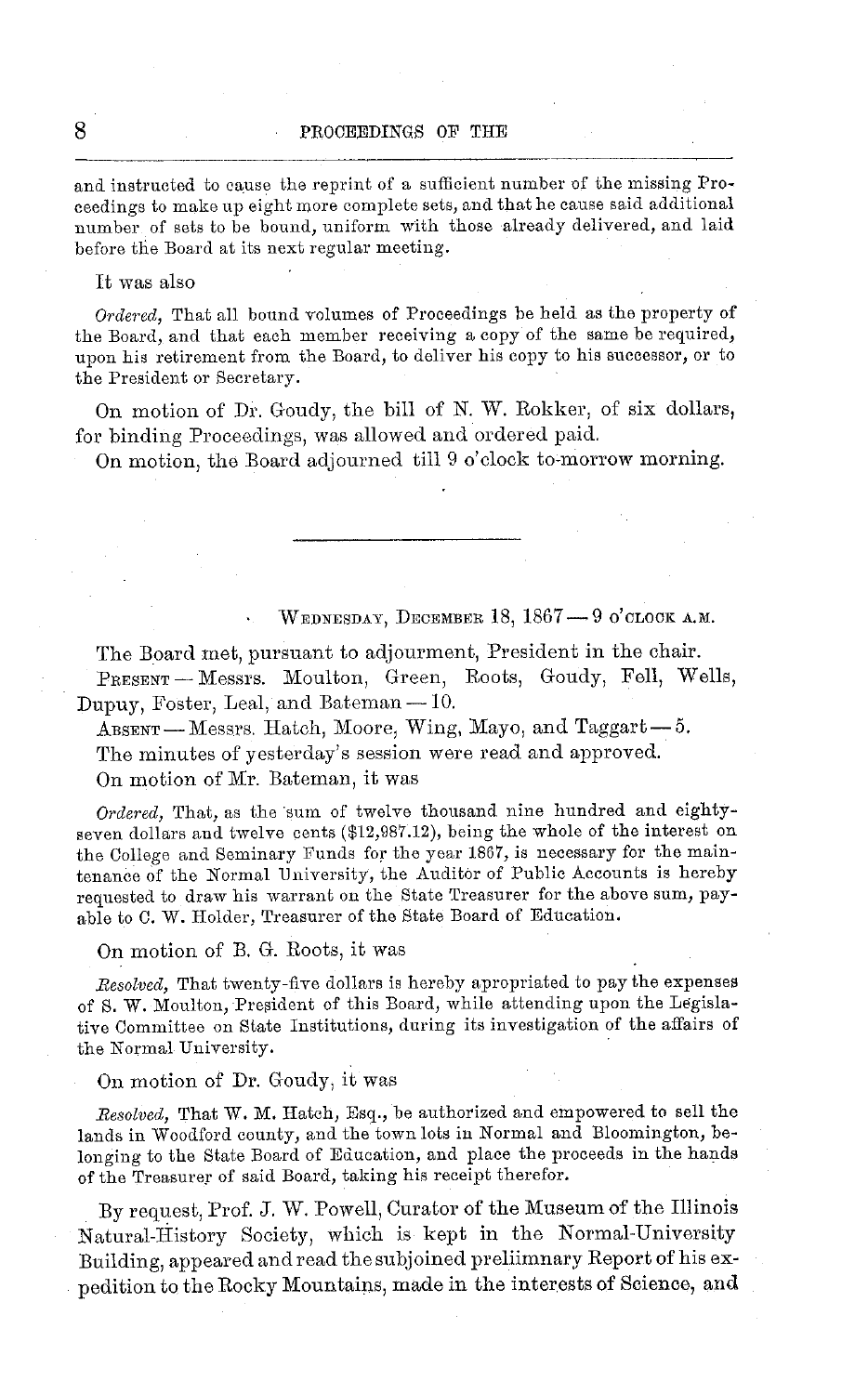under the auspices and directions of the State Board of Education, as provided at the special meeting of the Board, held March 26, 1867; and, On motion of N. Bateman, it was unanimously

*Ordered,* That the very interesting and valuable Report of the Curator be printed with the Proceedings of this meeting of the Board.

#### REPORT OF PROFESSOR POWELL.

NORMAL, ILLINOIS, DECEMBER 18TH, 1867.

#### *Gentlemen of the Board of Education of the State of Illinois:*

I have the honor to make the following preliminary report of the Scientific Expedition ordered by you at the special meeting of the Board, held March, 1867.

In the latter part of April I visited Washington for the purpose of obtaining some assistance from the War Department for the proposed expedition. On application to Gen. Grant, commanding the Armies of the United States, he saw fit to transmit through me to Gens. Augur and Hancock orders to the effect that my party should be furnished with an escort to the Mauvaises Terres, and to the South, Middle and North Parks of the Rocky Mountains, and also that the Commissary Department should furnish us with rations at government rates. This order for the rations was a saving to the party of more than one thousand dollars.

I have great pleasure in reporting to you this appreciation and cordial support from him whom we all so profoundly honor. The following is a copy of the correspondence and orders relating to this subject:

WASHIINGTON, D. **C.,** APRIL 29,1867.

#### GENERAL U. S. GRANT, Commanding Armies of United States,<br>*Washington, D. C.*:

2

GENERAL: A party of Naturalists, under the auspices of the State Normal University of Illinois, will visit the Mauvaises Terres of Southwestern Dakotah for the purpose of making a more thorough geological survey of that region. From thence the party will proceed to explore the 'Parks' in the Rocky Mountains. An appropriation was made by the Legislature of Illinois, which will in part defray the expenses of the expedition. Two or three other scientific societies will lend their assistance. The aid of the War Department is also needed in order that the expedition may succeed.

I therefore respectfully request that the commanding officer of the Department of the Platte may be instructed to furnish the party with an escort from Fort Laramie to the Mauvaises Terres and return, of as many men as he request that he may be instructed to render such assistance as he may be able, in transporting the collections made by the party to Fort Laramie. And I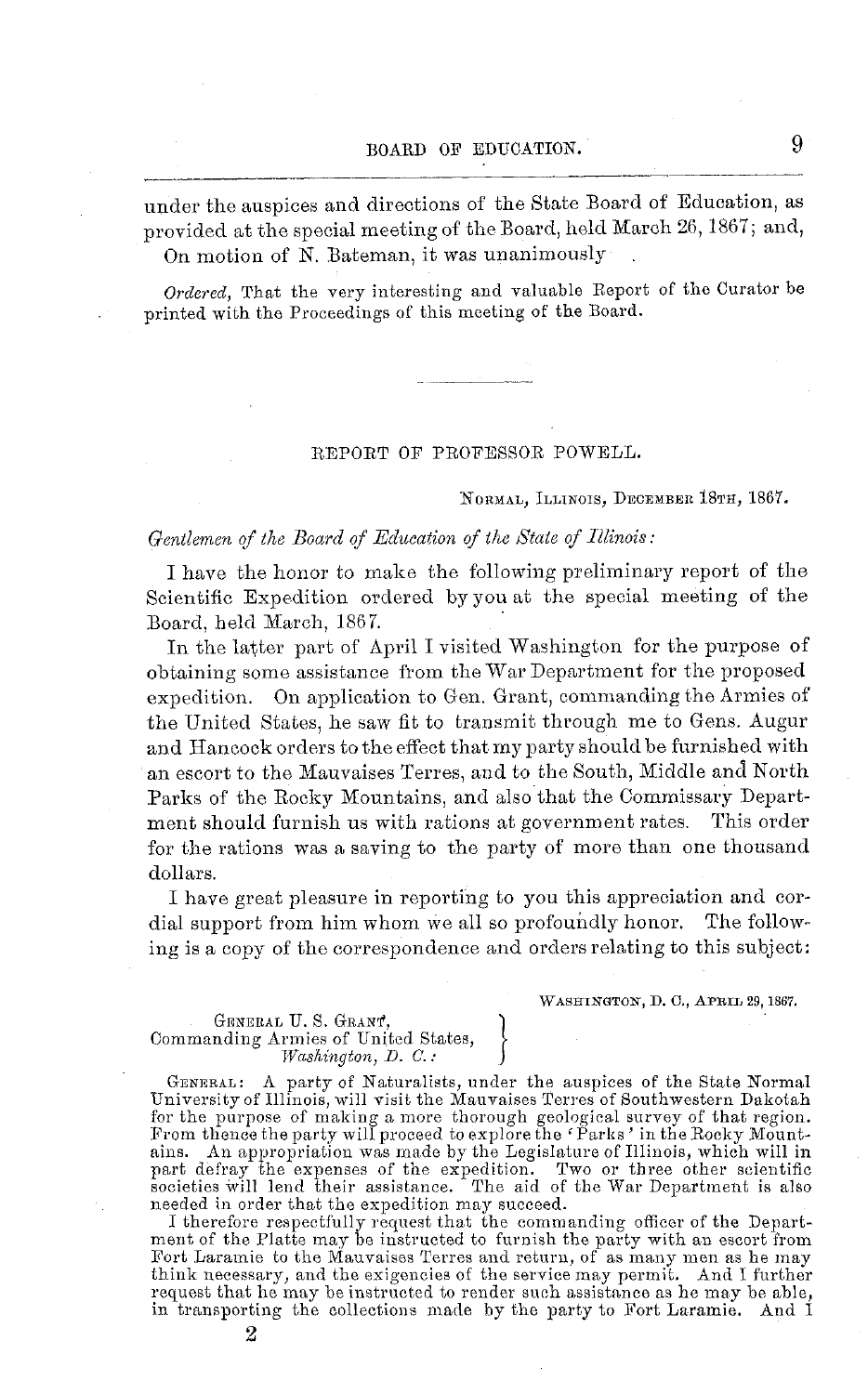also request that the officers of the Commissary Department, on the route traveled by the party, may be instructed to sell supplies to it at government rates.<br>
Invoking your kind consideration of these requests, I am<br>
Your most obedient servant,

Your most obedient servant,<br>[Signed] J. W. PoweLL,

Curator Ill. Nat. Hist. Society.

#### On this application the following indorsement was made:

Respectfully referred to Brevet Major-General 0. C. Augur, commanding Department of the Platte, who will furnish to Major Powell the escort asked for, if it can be done without detriment to the public service; and also direct his commissaries of subsistence to sell to Major Powell and his party, consisting in all of twelve persons, rations for their own use at government rates, while making their explorations. By command of General Grant.

[Signed] GEORGE K. LEET, Asst. Adjt. General. Headquarters A. U. S., April 29th, 1867.

On receiving this, General Augur published the following order:

HEADQUARTERS DEPARTMENT OF THE PLATTE,  $\Omega$ 

Special Orders No. 97.

(Extract.)

I.-Commanding officers of posts in this military department will direct their commissaries of subsistence to sell to Major Powell and party, consisting in all of twelve persons, rations for their own use at government rates, while engaged<br>in making scientific explorations within the Department.

By command of Brevet Major General Augur.

H. G. LITCHFIELD, Brevet Lieut.-Colonel, Acting Assistant Adjutant General.

Official.

[Signed] WILLIAM H. BISBEE, Captain 27th Infantry, Aid-de-Camp, Acting Assistant Adjutant General.

I was also furnished with an order to General Hancock, of like purport, but did not find it necessary to call on him for favors. I found the officers commanding forts on the Plains to be very courteous and willing to assist me, and I am indebted to them for many favors.

I next applied to the proper officers of the railroads necessary to be used in prosecuting the expedition, for free transportation for man and material. The result was very gratifying. Favors were received from the following: the Chicago, Alton and St. Louis Railway; the Pittsburg, Ft. Wayne and Chicago Railroad; the North Western R. R.; the Chicago and Rock Island R. R.. and the Northern line of the Pacific R. R. These passes amounted in all to about seventeen hundred dollars. This certainly exhibits an enlightened and profound interest in the progress of scientific investigation on the part of the officers managing these roads. And it shows a generosity that demands our gratitude. But for this liberality, it would have been impossible to have made the expedition.

I also received favors from the American Express Company, and Wells, Fargo & Co., in transporting packages without charge.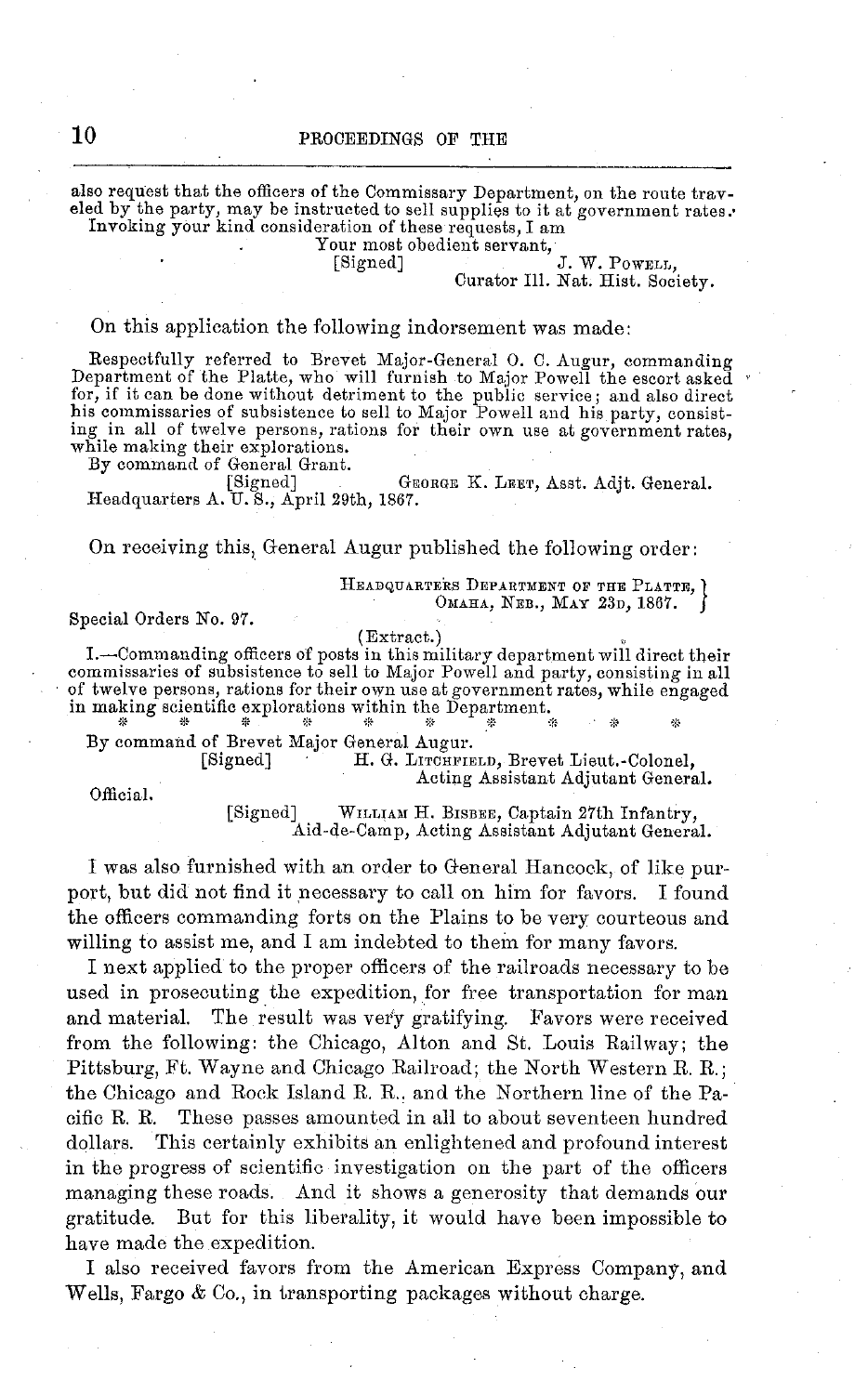The Trustees of the Industrial University, on application from me, were pleased to appropriate five hundred dollars towards the expenses of the enterprise. In consideration for this amount, I agreed to furnish sets from the duplicates of the collections made in the several departments. And I further agreed to furnish the Museum of that University certain collections from my private cabinet.

The Chicago Academy of Sciences made an appropriation of one hundred dollars to the enterprise, and I was also supplied from that institution with tools and material, the value of which I am unable to give. To Dr. William Stinson, the Curator of the Academy, I am indebted for valuable advice and assistance in making up the outfit for the party.

I am also indebted to the Smithsonian Institution at Washington, for favors received.

Having secured these favors, attention was next called to the personnel of the expedition. I was much disappointed in not having the assistance of Dr. J. A. Sewall, of the Normal University, and Dr. George Vasey, of Richview, as both of these gentlemen found it impossible to go. The party was finally organized as follows:

A. H. THOMPSON, Supt. of Public Schools, Bloomington, *Entomologist.* Rev. WM. E. SPENCER, of Rock Island, *Assistant Entomologist.* T. J. BURRILL, Principal of Public Schools, Urbana, *Botanist.* Rev. J. O. HARTZELL, Bloomington, *Zoologist.* M. F. BISHOP, Marquette, Michigan, *Assistant Zoologist.* EDWARD W. SPENCER, Rock Island, *Ornithologist.* S. H. HUSE, Evanston, *Assistant Ornithologist.* Mrs. EMMA D. POWELL, Normal, *Assistant Ornithologist.* M. TITTERINGTON, Rock Island, *Hterpetologist.* S. H. KERRICK, Bloomington, *Mineralogist.* GEORGE D. PLATTE, Rock Island, *Artist.* J. W. POWELL, Curator Ill. Nat. Hist. Society, *Geologist.*

In the latter part of May I proceeded to Council Bluffs, and purchased teams, wagons, camp equipage, etc. On consultation with General Sherman, I found that it would not be safe to visit the Mauvaises Terres, as large bodies of Indians were supposed to be encamped in that region, determined to prevent all travel through their most valued hunting-grounds; for this reason, we went direct to Denver, taking the route on the south side of Platte River. On the way across the Plains, large collections of plants and insects were made, and a few mammals, birds, reptiles, and fishes, and also a few fossils.

We arrived at Denver on the 1st of July, and from there went to the cañon of the South Platte. In this region we made large collections in various departments. There is a range of mountains running from the cañon of the Platte, in a direction a little east of south, and terminating just east of Pike's Peak. We crossed this range of mountains a few miles south of the canion, into a Park which heads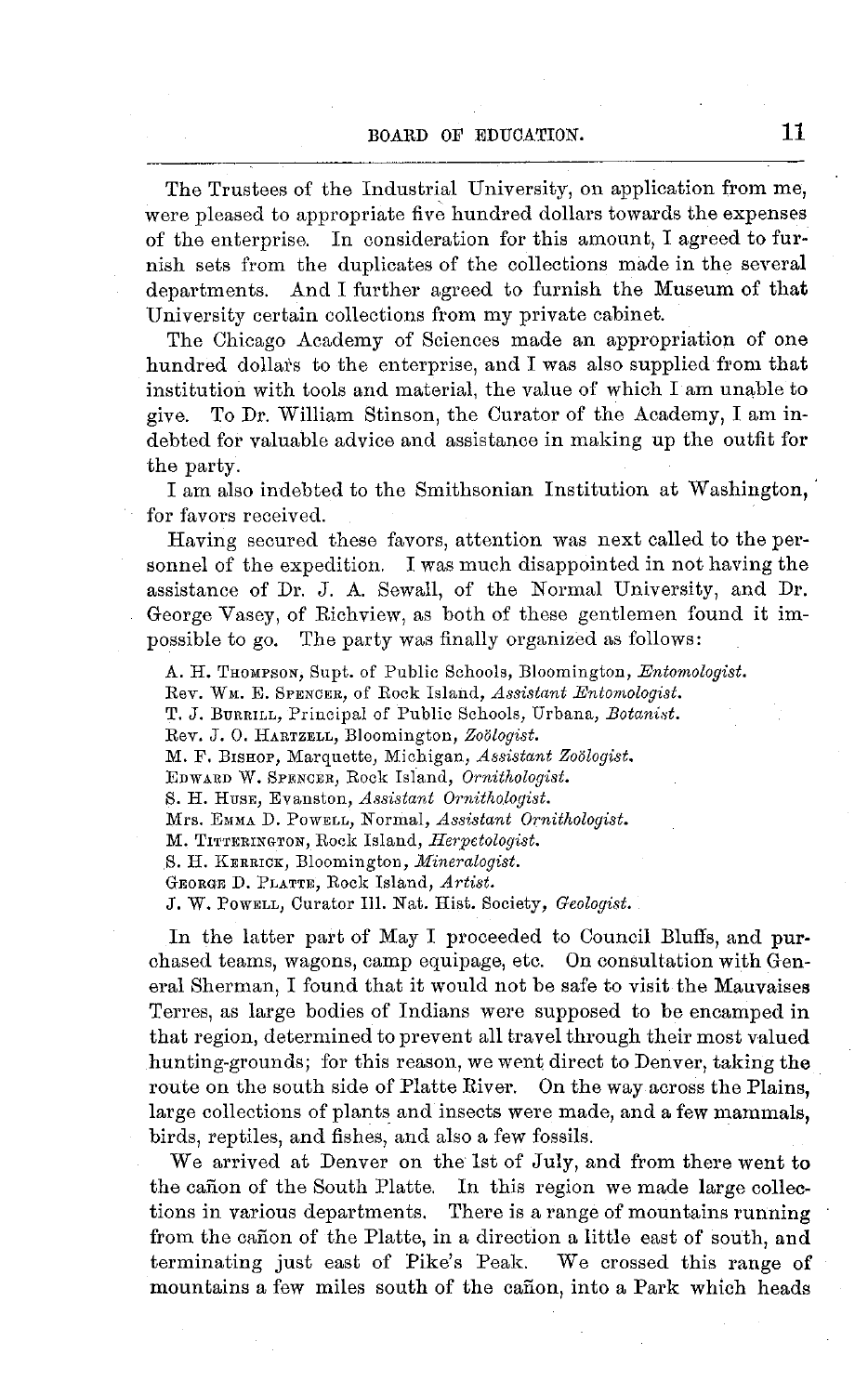on the slope of the foot-hills at the base of Pike's Peak, and extends north more than thirty miles to the base of Devil's Head. This Park varies from three to five miles in width, with a rich meadow stretching down its entire length, and bordered on either side with heavy pine woods that reach up the mountain sides and change into a dwarfed growth of firs and poplars, that in turn are lost among the crags and rocks of the summits. In the midst of the meadow runs a beautiful stream, that becomes a torrent in its lower course, plunging down a cañon with walls two hundred and fifty feet high, and trending to the west of Devil's Head, it pours itself into the Platte. With a range of mountains on either hand broken into peaks at the summit. with Devil's Head at the north -a mountain one imagines was made of a score or two of common mountains, and that each one is for ever trying to lift its peaks above the clouds; with Pike's Peak closing the park on the south-Pike's Peak with its everlasting snowfields and ever-flying clouds and ever-roaring cascades; with all these peaks about it, we were minded to call it the Park of the Peaks.

Here we remained nearly two weeks, and enriched our collections with much that was interesting and beautiful.

Having ascended Pike's Peak, we wandered slowly among the mountains into South Park. And now we explored the South Platte to its source. In a little park with Mount Lincoln on its left, as we ascended, and Triaquiae-a spur of Mount Lincoln-on the right, we found the source of the river. We called the park Lincoln Park-a mountain-valley of about one hundred and fifty acres, just at the timber-line, with stunted evergreens below, and a meadow of blooming beauty above, and walled in by mountains from three to five thousand feet high. Standing in the park, you can see but a small patch of blue heaven above. Away up on the side of Triaquise are two lakes: the upper is fed from a huge snow-bank that lies in a gulch back and above. This is the head of Platte River, and we named it Platte Lake. The waters of this lake are poured down a cascade into a lake below. A snow-bank on the left feeds another cascade, that tumbles several<br>bundred feet over the rocks into this basin of half-liquid snow. Then hundred feet over the rocks into this basin of half-liquid snow. these accumulated waters plunge into the valley by another cascade. So we called this Cascade Lake.

Our next journeying was down the Platte seventy-five or eighty miles, then across to the gold and silver region, about Central City. Here large collections of minerals were made, and my notes on the geology of the country are quite lengthy. My final report will exhibit the nature and extent of the various collections, and the observations made on the geological structure of the country.

About the last of August the party broke up, and all but Mrs. Powell and myself returned to the States. I can not refrain from expressing a word of gratification at the energy and ability displayed by the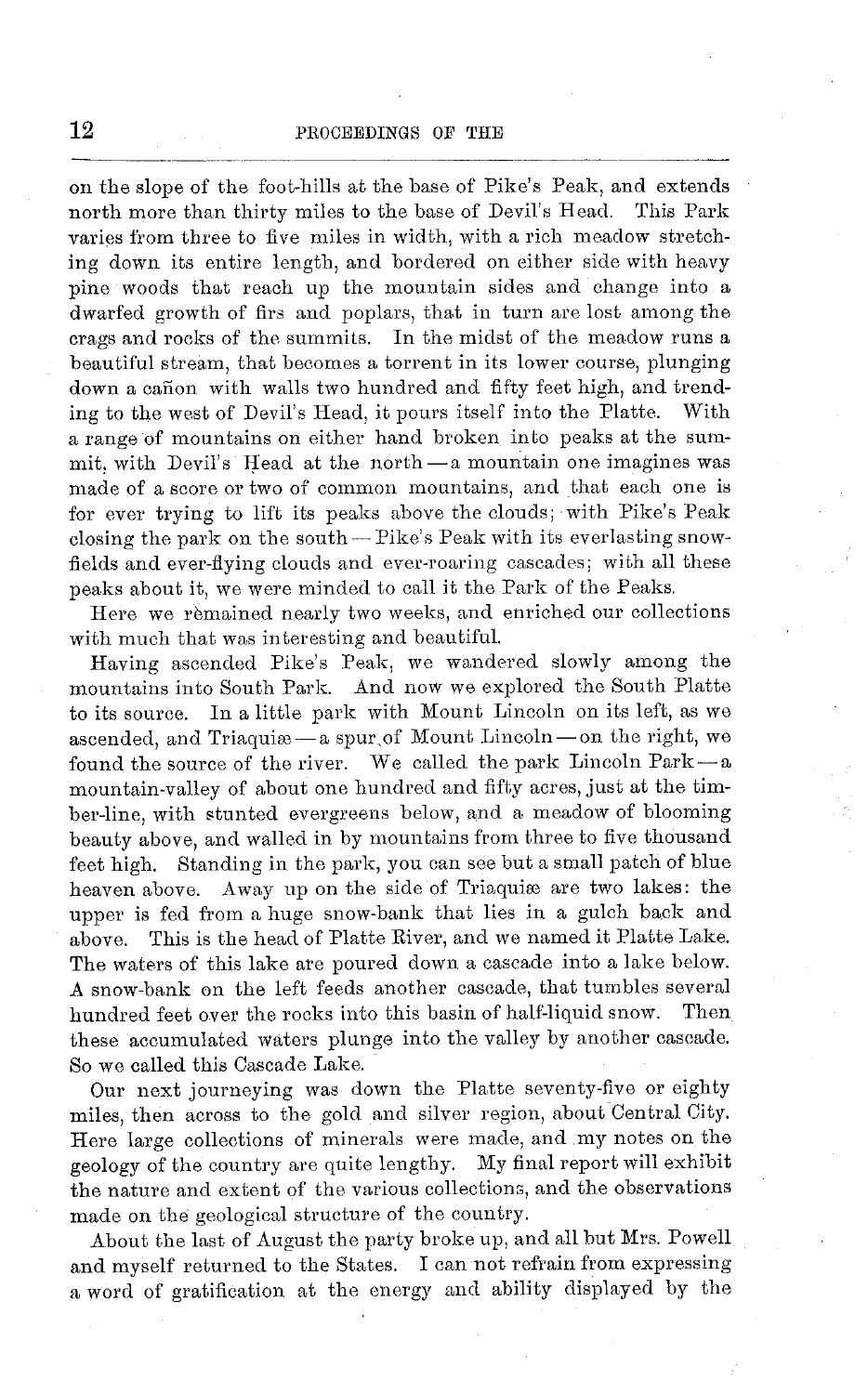members of the party. The hardships of a life in the wilderness were borne without murmur. The beauty of the parks and the glory of the peaks were considered more than recompense for toil and privation and danger.

Although the time set for the expedition to terminate had come, and the other gentlemen were compelled to return to their homes, I concluded to visit Middle and North Parks. I spent the months of September and October in that region, making an exploration of the head-waters of the Colorado River (or the Grand, as the upper part of that river is called). As I hope to complete the exploration of that river next year, I defer this part of my report.

The entire expense of the expedition was two thousand one hundred and thirty-eight dollars (\$2,138.00); of which five hundred dollars (500.00) were paid by the Board of Education of the State of Illinois, five hundred dollars (\$500.00) by the Board of Trustees of the Industrial University, and one hundred dollars (\$100.00) by the Chicago Academy of Science, and the balance by myself. This, of course, does not include the favors received from the War Department, the Railroads, the Express Companies, nor the time and subsistence of the members of the party. A fair estimate of all this would' not be less than ten thousand dollars (\$10,000).

I have the pleasure to report that the collections have arrived at the Museum without serious injury or loss.

Hoping to have the honor of making a more extended and thorough report to you at the next meeting of the Board, I am

Your obedient servant,

J. W. POWELL, Curator Ill. Nat. Hist. Society.

#### Mr. Roots offered the following resolution, which was adopted:

*Resolved,* That the Curator of the Illinois Natural-History Society be authorized to make such distribution of duplicates of his collections, among the principal public schools of the state, as he considers expedient, in compliance with the object of the law authorizing his appointment.

Judge Green offered the following resolution:

*Resolved,* That application be made to the next General Assembly for permission to sell the land lying northwest of the University Building, which is not connected with the site of the University, and invest the proceeds of such sale in a permanent endowment-fund.

After remarks and suggestions by various members of the Board, the foregoing resolution, on motion of Judge Green, was laid over and made a special order for the first day of the next stated meeting of the Board.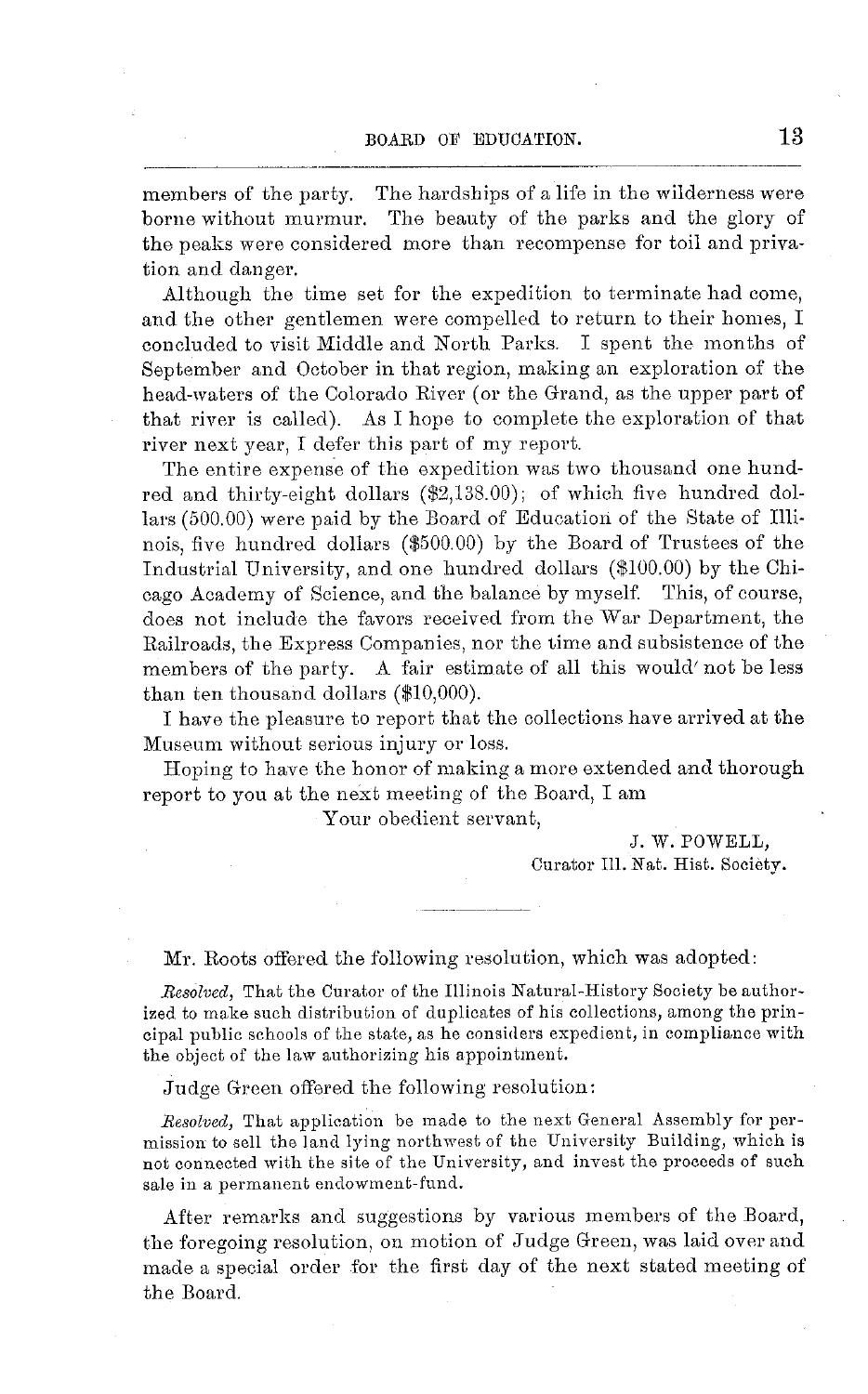#### On the further motion of Judge Green, it was

*Ordered,* That C. W. Holder, the Treasurer of the State Board of Education, is hereby authorized to receipt for the \$2,500 appropriated for the year 1868, by the fourth section of the 'Act concerning the Board of Education and the Illinois Natural-History Society', approved February 28, 1867.

The Treasurer's Report, together with sundry accounts and vouchers, was laid before the Board, and referred to the Auditing Committee.

The Secretary then, by request, read the subjoined memorial of the Professors in the University, asking an increase of salary:

#### *To the Honorable Board of Education of the State of Illinois:*

We, the undersigned, members of the Faculty of the Normal University, would respectfully bring to your consideration the smallness of the salaries at present received by us, and ask that they be duly increased, if possible. We ask for an increase of compensation:

*First,* Because our present salaries are not equal to our current family expenses.

*Second,* Because the cost of living has increased fully one hundred per cent. within five years, while our salaries have not been increased fifteen per cent.

*Third,* Because the teachers at the head of the best public schools in our small cities are receiving greater salaries than we are, and we can but feel it a disgrace to work in an institution acknowledged as the head of the public-school system of this state, for less pay than others receive in positions of less responsibility.

*Fourth,* Because within a brief period opportunities have been presented by which we could have exchanged our present positions for others to which salaries were attached exceeding by a third or more those we are now receiving.

These offers have thus far been declined, as each of us felt unwilling to leave work he loves, and in which there seems abundant evidence of usefulness, for increase of compensation alone, $-$  at least, until it shall be fully settled that our present salaries can not be adequately increased.

Hoping that this subject, important to us and, as we believe, to the success of the University, will receive your candid and favorable notice, we remain

Your obedient servants,

EDWIN C. HEWETT, JOSEPH A. SEWALL, THOMAS METCALF, ALBERT STETSON.

Whereupon, on motion of Judge Green, the Board adopted the following preamble and resolutions: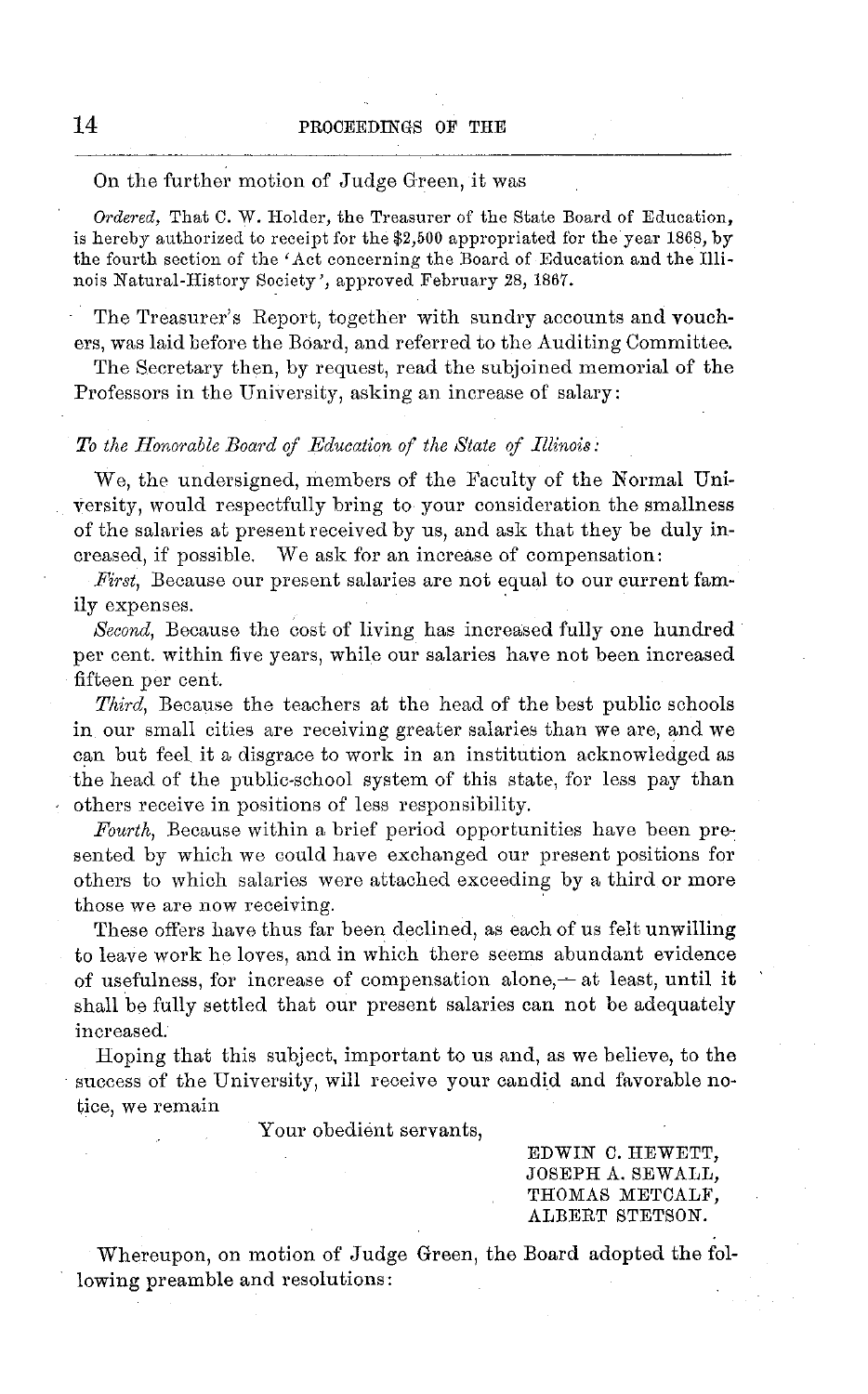*Whereas,* The four Professors in the Normal University have presented a petition requesting an increase of their respective salaries (now \$1,500 each), and presenting their reasons for such request;

*Resolved,* That we recognize the truth of the facts stated in said petition, and the justice of the request; and that we will proceed with as little delay as possible to make efforts to have the salaries of the Professors of the University increased to amounts commensurate with their very valuable labors, and we express great confidence that our efforts will be successful; and as soon as it is possible, the salaries of said professors shall be increased to the sum of \$2,000 each. And that we further express the purpose of the Board, at the same time, to increase the salary of Miss Emaline Dryer, Preceptress in the Normal University, to the sum of \$1,100.

The following resolutions, offered by Mr. Bateman, were unanimously adopted:

*Resolved,* That the sum of six hundred dollars be and the same is hereby appropriated to enable Prof. John W. Powell, Curator of the Museum, to resume and still further prosecute his explorations, collections, and general field-work, during the next year.

*Resolved,* That the further sum of three hundred dollars be hereby appropriated for the purpose of paying the actual expenses incurred by the Curator in making his large and valuable private collection, which he has placed in the Museum of the University.

#### On motion of Dr. Goudy, it was

*Resolved,* That C. W. Holder, Treasurer of the Board of Education of the State of Illinois, is hereby authorized and instructed to receive.from the State Treasurer, and to receipt for, fifteen hundred dollars, the remaining amount of the three thousand dollars appropriated by section five of an act entitled 'An act concerning the Board of Education and the Illinois Natural-History Society', approved February 28, 1867, for the purpose of laying out and ornamenting the site of the State Normal University; the said sum being necessary, for the purposes therein set forth, during the ensuing year.

Mr. Fell here made a statement of his progress thus far in laying out and ornamenting the University Grounds, and also presented an exhibit of his receipts and expenditures.

Mr. Hatch, a member, here appeared and took'his seat in the Board.

Mr. Wells submitted the subjoined preamble and resolutions, all of which were adopted:

*Whereas,* Prof. E. C. Hewett has requested leave of absence from the Normal University for one year; therefore,

*Resolved,* That the Board of Education recognize in Prof. Hewett an instructor of marked ability and special fitness for the position he now occupies.

*Resolved,* That leave of absence, without pay, be granted to Prof. E. C. Hewett during one year from the first of January, or the first of July, 1868, as he may prefer.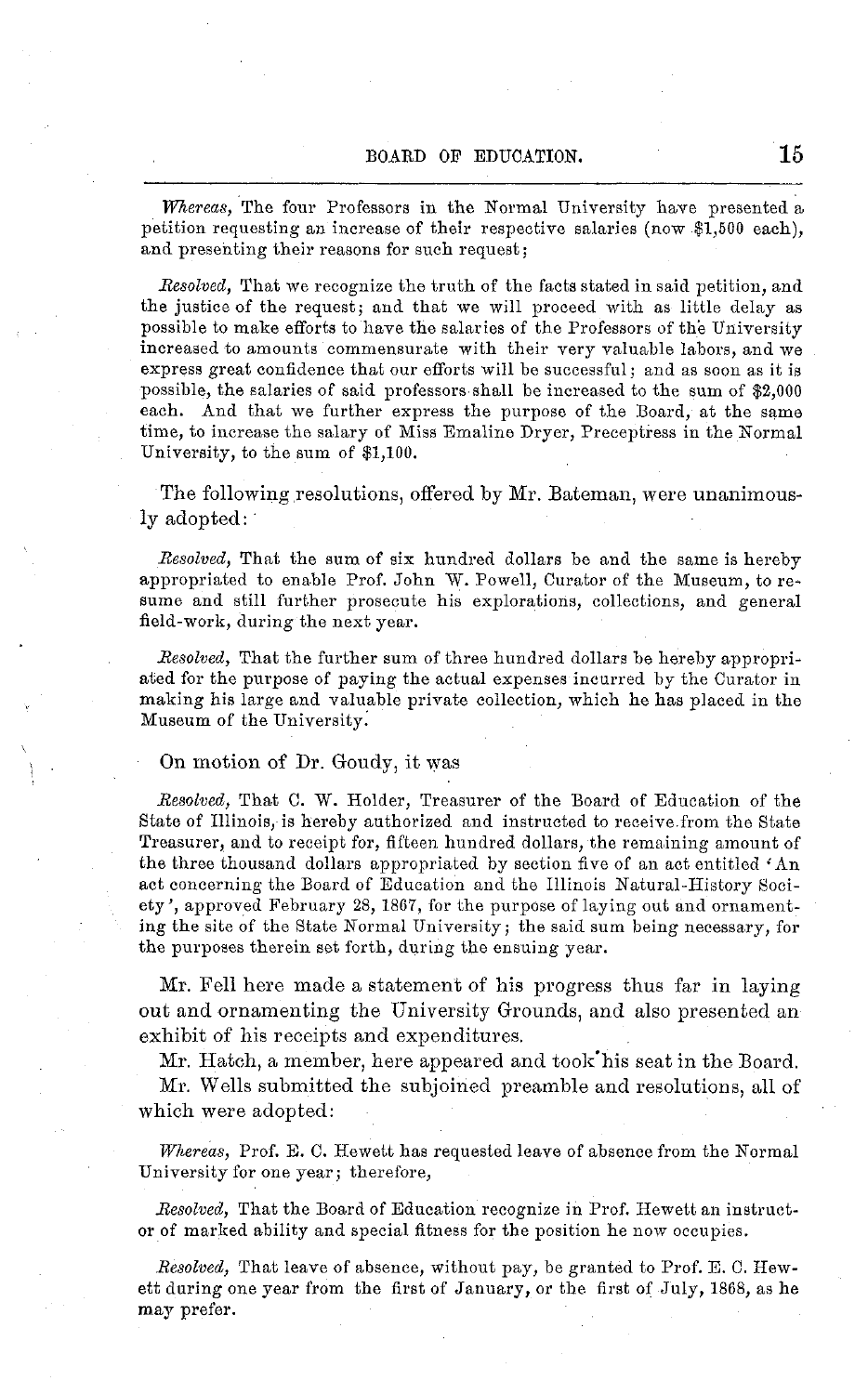On motion of Mr. Wells, the following resolutions were also adopted:

*Resolved,* That the resolution passed by this Board at the meeting last June, appointing the days for the regular meetings of the Board in December and July, be and the same is hereby rescinded.

*Resolved,* That the regular meetings of this Board shall be held on the second Wednesday preceding Christmas and the second Wednesday preceding the Fourth of July, in each year.

The subjoined preamble and resolutions, respecting the right and conditions of way of the Bloomington and Normal Horse-Railway Company through a portion of the University Grounds, were then read, as follows:

*Whereas,* The Bloomington and Normal Horse-Railway Company, in pursuance of an agreement made by said Company with the Committee of this Board on Buildings and Grounds, have laid down the track of their said railway, across the southeast corner of the grounds of the Normal-University site; therefore,

*Be it resolved by the Board of Education of the State of Illinois,* That the said Railway Company shall have the right to maintain and operate their said railway, as the track is now laid down and used by said company, across the grounds of said University, for a period of twenty years; and for that period, the said company shall have the right to use and occupy the ground now occupied by the track of said company, where it crosses the said Normal-University site, and to use and occupy so much ground on either side of said track, not exceeding one rod from the centre, as may be necessary to enable said company to keep and preserve said track fit for use as a horse-railway track.

This grant and permit is made upon the following conditions, to wit:

1st. Wherever said railway track shall cross the line of said site, the said company shall erect and keep in good repair, at all times during the period of this grant, cattle-guards, sufficient to keep all stock from entering said site at places of entrance of said site by said railway.

2d. Said railway company shall be responsible for all damages and injury to the said University grounds caused by their negligence or carelessness, or by that of their employés, during the period of this grant.

3d. Said company shall adjust their said road as near as practicable to all walks or drives crossing the same, and shall plank their said road at such crossings, to the full width of said crossings, and to be made in such manner as shall make the crossings easy.

4th. The rate of speed while passing through said grounds shall not exceed the rate of six miles per hour, and said company shall neither receive nor discharge passengers within the said University grounds.

5th. That in running the cars through said grounds, the said company shall cause proper notice to be given of the approach of said cars to or on said grounds, by ringing a bell, or otherwise.

6th. The said company shall construct culverts wherever they are needed, under their said railway, where the same crosses said Univerisity grounds, said culverts to be of sufficient size to carry off the water.readily.

7th. Said company shall not alter or change the track of their said railway as the same is now laid across said University grounds, without the assent of the Board of Education.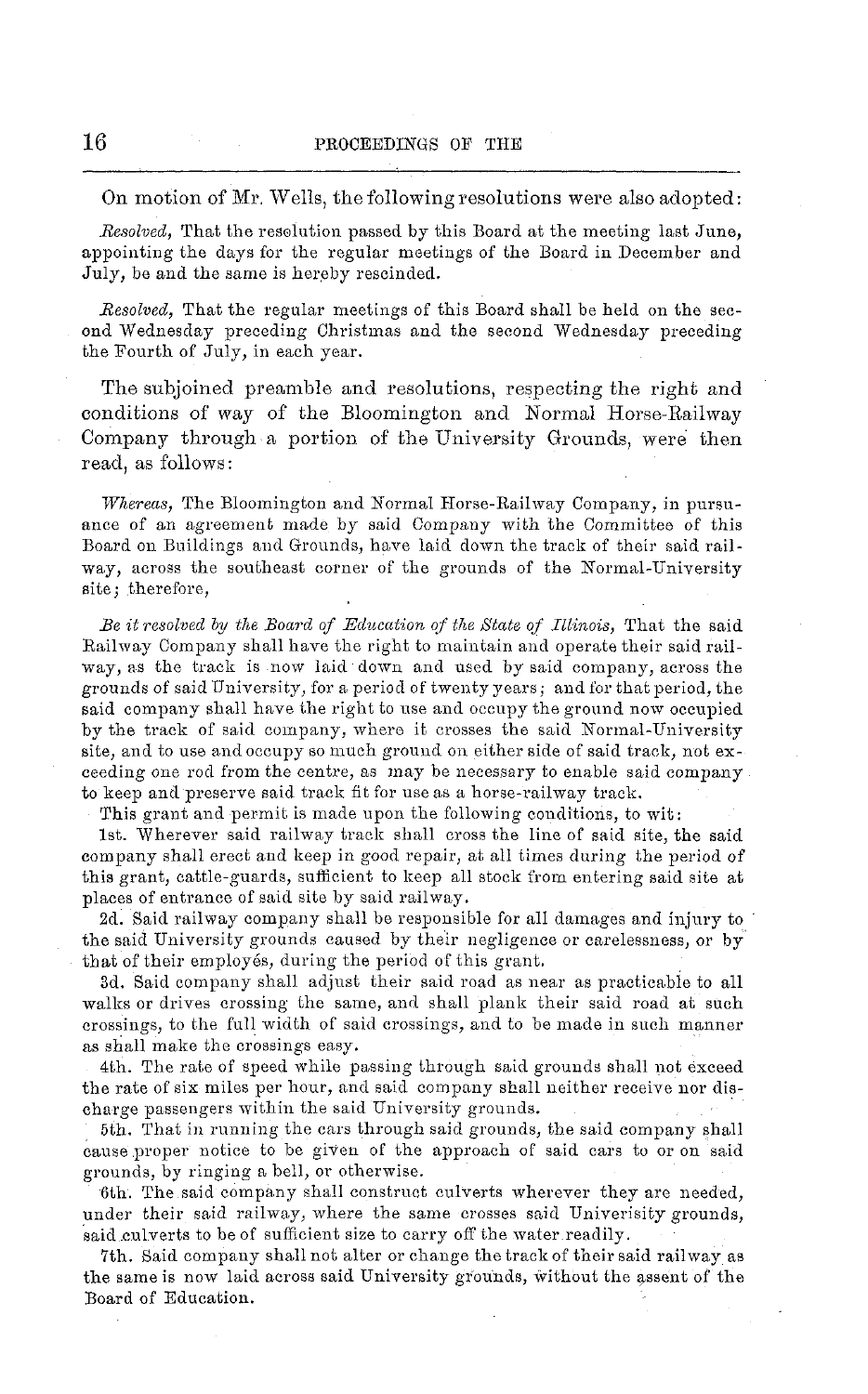8th. That said company, by its proper officer, shall file with the Secretary of this Board a written acceptance of this grant upon the conditions above set forth.

After a brief discussion, on motion of Mr. Fell, the foregoing preamble and resolutions were adopted.

On motion of Mr. Roots, it was unanimously

*Resolved,* That the Secretary of this Board consult with the Attorney-General concerning the right of the State Board of Education to the full amount of the interest of the College and Seminary Funds, under the 8th section of the Act of February 18th, 1857, entitled 'An act for the establishment and mainten- ance of a Normal University'; and that he submit the opinion of the Attorney-General to the Auditor of State, and that if the said Auditor still hesitates to pay over the full amount of said interest upon the order of this Board, that the Secretary, without delay, proceed in the appropriate manner to try the right of the State Board of Education to the ful1 amount of said funds.

Mr. Hatch, Chairman of the Auditing Committee, reported that the committee had examined the Report of President Edwards, relative to the disposition of the contingent fund, and find the same correct. The following is the synopsis:

|                                                           | \$300.00 |
|-----------------------------------------------------------|----------|
| Amount disbursed, as per vouchers submitted\$111.46       |          |
| Amount found due Mr. Edwards at last report 145.92 257.38 |          |
| Leaving a balance in his hands                            | \$42.62  |

Mr. Hatch, on behalf of the Auditing Committee, further reported that they had examined the following claims, referred to them, and recommend that they be allowed and paid:

#### FROM STATE FUND.

| " N. C. Nason, printing Proceedings of Board 37.00    |  |
|-------------------------------------------------------|--|
|                                                       |  |
|                                                       |  |
|                                                       |  |
| " N. C. Nason, printing Catalogues, 1866-7 290.60     |  |
| " Geo. & C. W. Sherwood, school-room furniture 259.50 |  |

Your committee recommend that the bill of Steele, Briggs & Co., for sundry printing, amounting to \$38.75, be referred to Mr. Edwards for adjustment.

Mr. Hatch, on behalf of the Auditing Committee, further reported that the committee had examined the report and vouchers of Mr. Fell, of his disbursement of the fund for ornamenting grounds, of which the following is an abstract: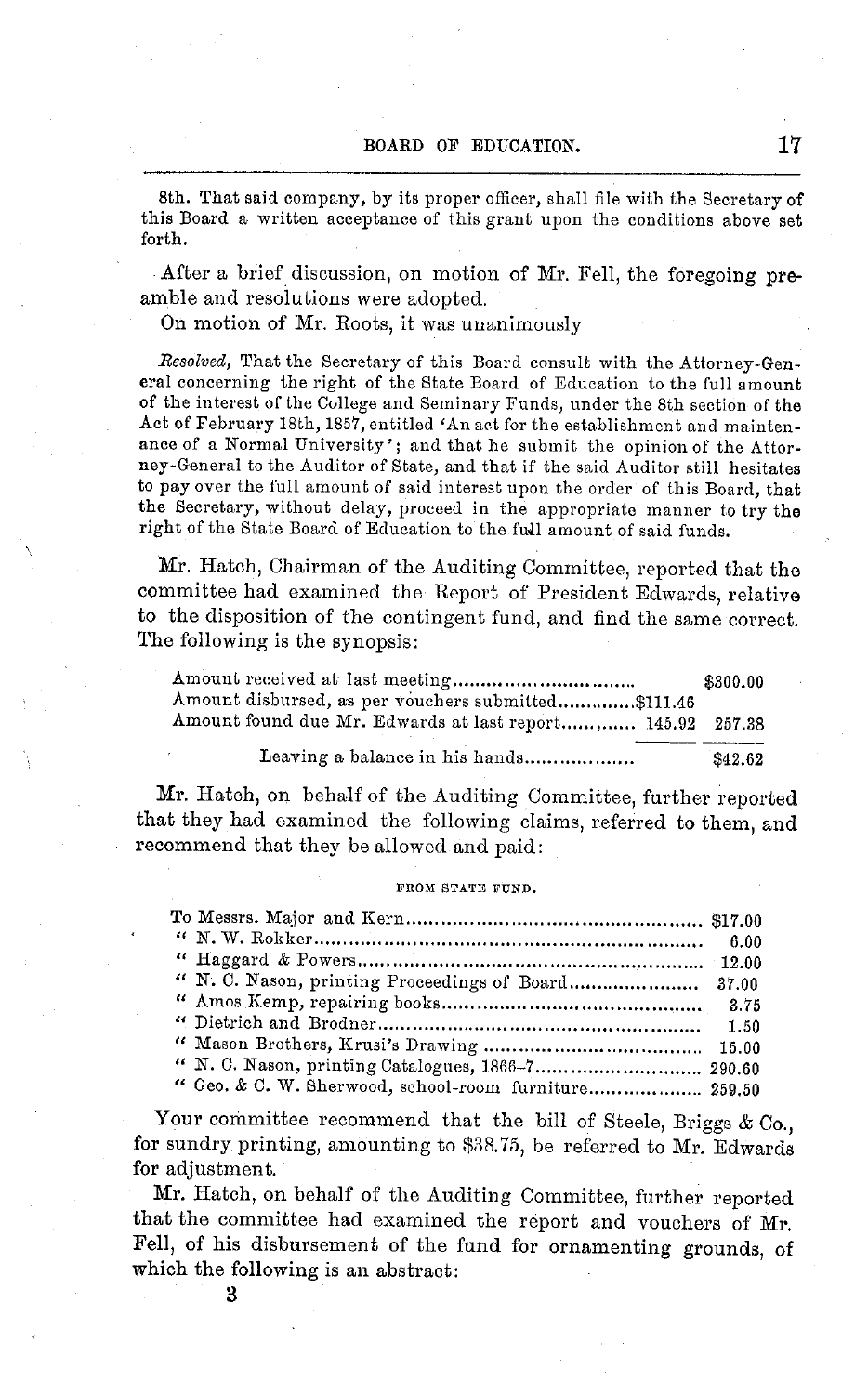Of the payments, \$190.08 should have come out of the State Fund, and we recommend that the Treasurer transfer \$190.08 from the State Fund to the Ornamental Fund.

On motion of Dr. Goudy, it was

*Resolved,* That an order be drawn on the Treasurer for the sum of two hundred dollars, to be placed at the disposal of the President of the Normal University, as a Contingent Fund, to defray incidental expenses of said institution for the ensuing six months; and that he report the items of expenditure (with vouchers) to the next meeting of the Board.

Dr. Goudy, on behalf of the Auditing Commtttee, to whom was referred the Report of the Treasurer, reported that they had examined the same, and compared it with the accompanying vouchers, and find the same correct.

The following is an abstract of said report:

#### STATE FUND.

| To cash on hand, as per last report\$1,655.03<br>$\epsilon$                |
|----------------------------------------------------------------------------|
| $\epsilon$                                                                 |
| $\epsilon$<br>$\epsilon$<br>received from tuition in Model School 2,206.15 |
| $-$ \$3.961.18<br>Contra.                                                  |
| By cash disbursed, on thirty-three orders\$3,593.74                        |
| $\epsilon$<br>$\epsilon$                                                   |
| $-$ - $\frac{1}{2}$ \$3,961.18<br>x                                        |
| FUND FOR ORNAMENTING THE GROUNDS.                                          |
| \$1,500.00                                                                 |
| Contra.                                                                    |
|                                                                            |
| 66<br>46 L                                                                 |
| ---------\$1,500.00                                                        |
| FUND FOR HEATING APPARATUS.                                                |
| To cash balance, on hand, as per last report\$1,500.00                     |
| BUILDING FUND.                                                             |
|                                                                            |

President Edwards laid before the Board the subjoined Financial Exhibit, which, on motion of Mr. Bateman, was ordered to be printed with the Proceedings of this meeting of the Board: